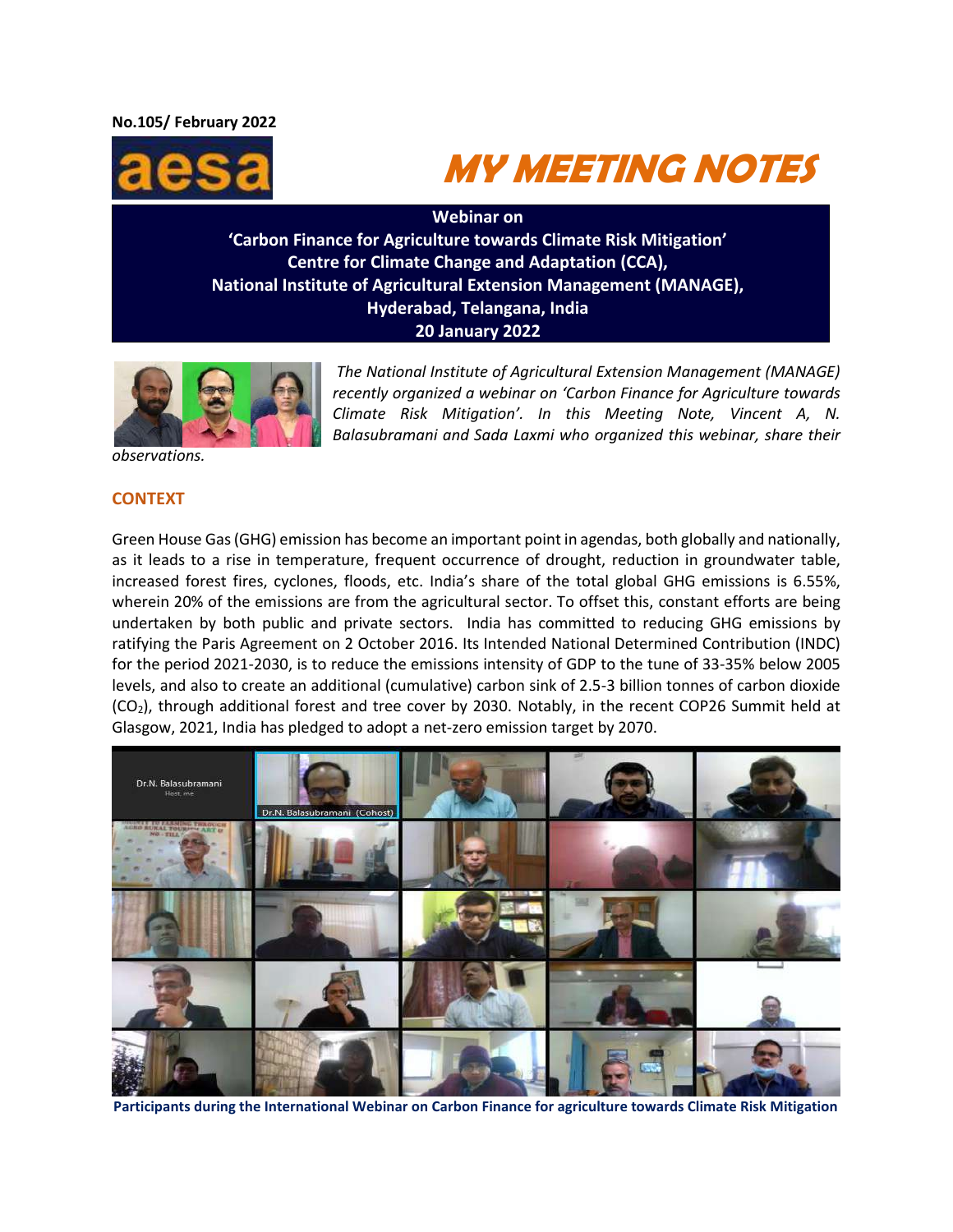Though agriculture is a major contributor to GHG emissions, the GHG mitigation potential of agriculture is estimated to be 5.5-6.0 Gt  $CO<sub>2</sub>$ -eq/year through the adoption of good agronomic, soil and water management practices, agroforestry, etc. Also, there is a growing demand from various countries to fulfil the commitment through voluntary compliances from corporates to offset GHG emissions. Therefore, to sensitize the various stakeholders involved in carbon sequestration, carbon finance and carbon trading, an International Webinar on 'Carbon Finance for Agriculture towards Climate Risk Mitigation' was organized on 20 January 2022.

The Webinar was organized and moderated by N. Balasubramani, Director, Centre for Climate Change and Adaptation (CCA) & Centre for Sustainable Agriculture (CSA), MANAGE. It was inaugurated by P. Chandra Shekara, Director General, MANAGE. A total of 858 delegates, including 51 international delegates, such as extension functionaries from agriculture and allied departments, scientists from ICAR institutes/KVKs, officials from corporates, representatives from NGOs, entrepreneurs, freelancers, and so on attended the Webinar.

Eight highly experienced panelists from national and international organizations representing academic and research organizations from both public and private sectors, shared their experiences and expertise.

# **CURRENT STATUS OF CARBON MARKET AND FINANCE MECHANISMS**

The following three Panelists: (i) Mack Ramachandran, Co-Founder, and Director from Futures Inc, Japan; (ii) Venkatachalam Anbumozhi, Director of Research Strategy and Innovation, Economic Research Institute for ASEAN and East Asia (ERIA), Indonesia; and (iii) C.S.R. Murthy, Chief General Manager, NABARD, Mumbai, India, expressed their views on carbon market and finance mechanisms.



**Source: Berkeley Carbon Trading Project**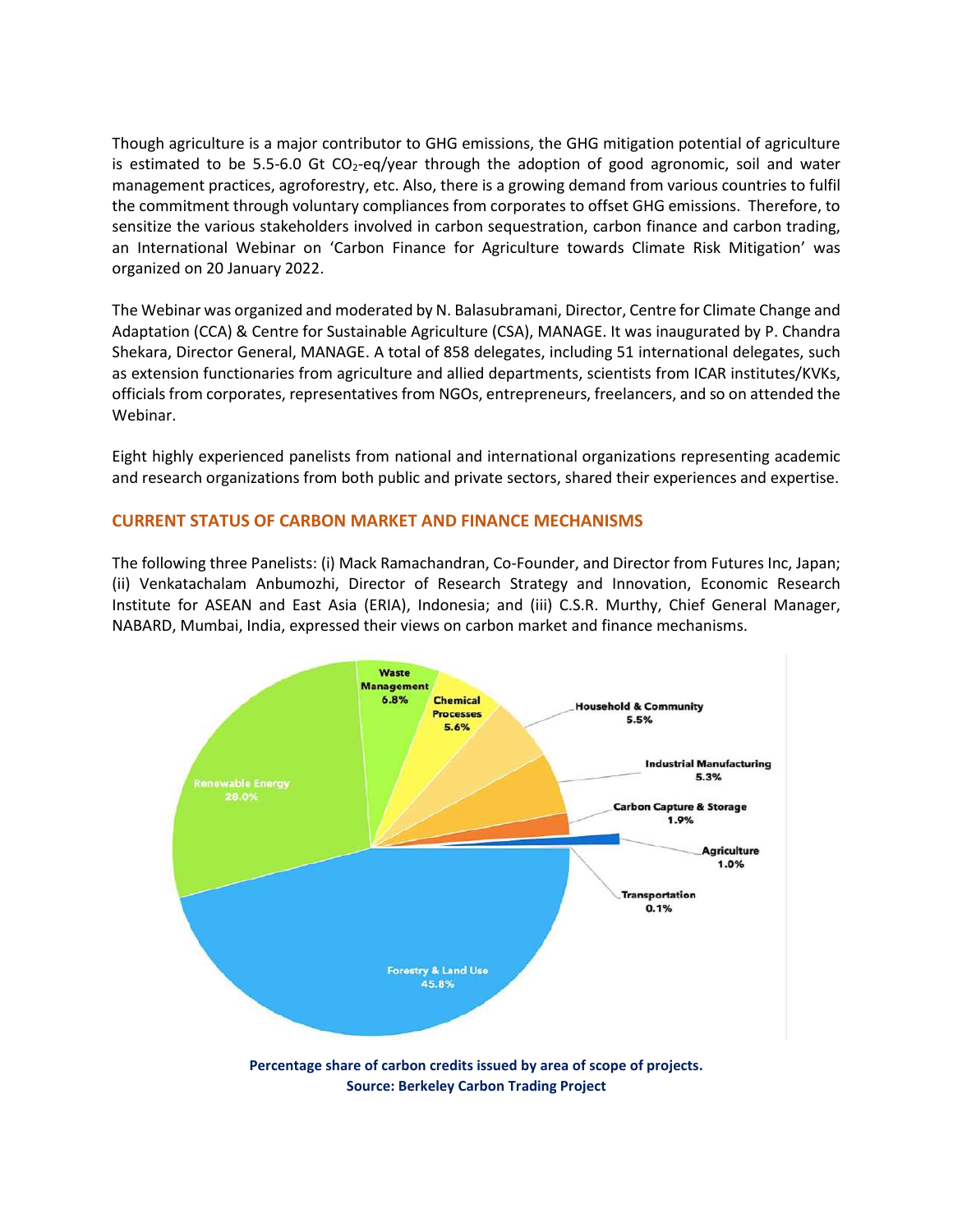According to Trove Research, the value of the voluntary carbon market was estimated at 1 billion dollars in 2021 and is expected to grow by 10-50 billion dollars in 2030 with a higher carbon price. The growing carbon market credit can be attributed to increasing net zero commitment agreed upon by signatory countries of COP. It is expected that there will be a shift of demand drivers from compliance purpose to voluntary commitments by 2030 towards achieving net-zero commitments.

However, there is a supply shortage, especially for high-quality credits, on a yearly basis. The gap between supply and demand growth rates is mainly due to: (i) uncertainty of future market development; and (ii) purchasers' preference for new credits over old credits, given quality issues.



More importantly, sustainable agriculture credits attracted the highest prices in the market. However, agriculture accounts for only 1% of all carbon credits transacted, according to the Berkeley Carbon Trading Project. Conversely, forestry and other land use patterns have generated about 45.8% of all transacted carbon credits. Most of the countries are evolving carbon market mechanism. India can study and adopt a carbon market mechanism suited to the Indian situation so as to utilize the highest carbon price potential scenario. However, there is a need for an enabling policy framework that can motivate a larger number of farmers, i.e., a minimum of one million farmers to adopt globally accepted sustainable agriculture practices, such as Zero Tillage, Organic Farming, Conservation Agriculture (CA), etc.

Large scale adoption can be achieved by aligning the sustainable agriculture projects and programmes of the country to the international agenda on carbon credit practices. India has the power to attract carbon finance as it has in-house expertise in agriculture, a favorable government policy, and robust technologies, including remote sensing/satellite data, etc. In addition, the carbon saving potential is estimated to be two tonnes per farmer. Therefore, leveraging carbon finance will also enhance farmers' income and reduce climate change risks. However, there is a need to develop a methodology and framework to verify and validate the carbon sequestration potential of different sustainable agricultural practices.

Around 2,22,951 hectares in Himachal Pradesh is considered to be the world's largest Clean Development Mechanism (CDM), and it has improved productivity and raised the living standards of rural households. In Asia, India has gradually moved towards being carbon positive in the last one decade, yet 70.8% of the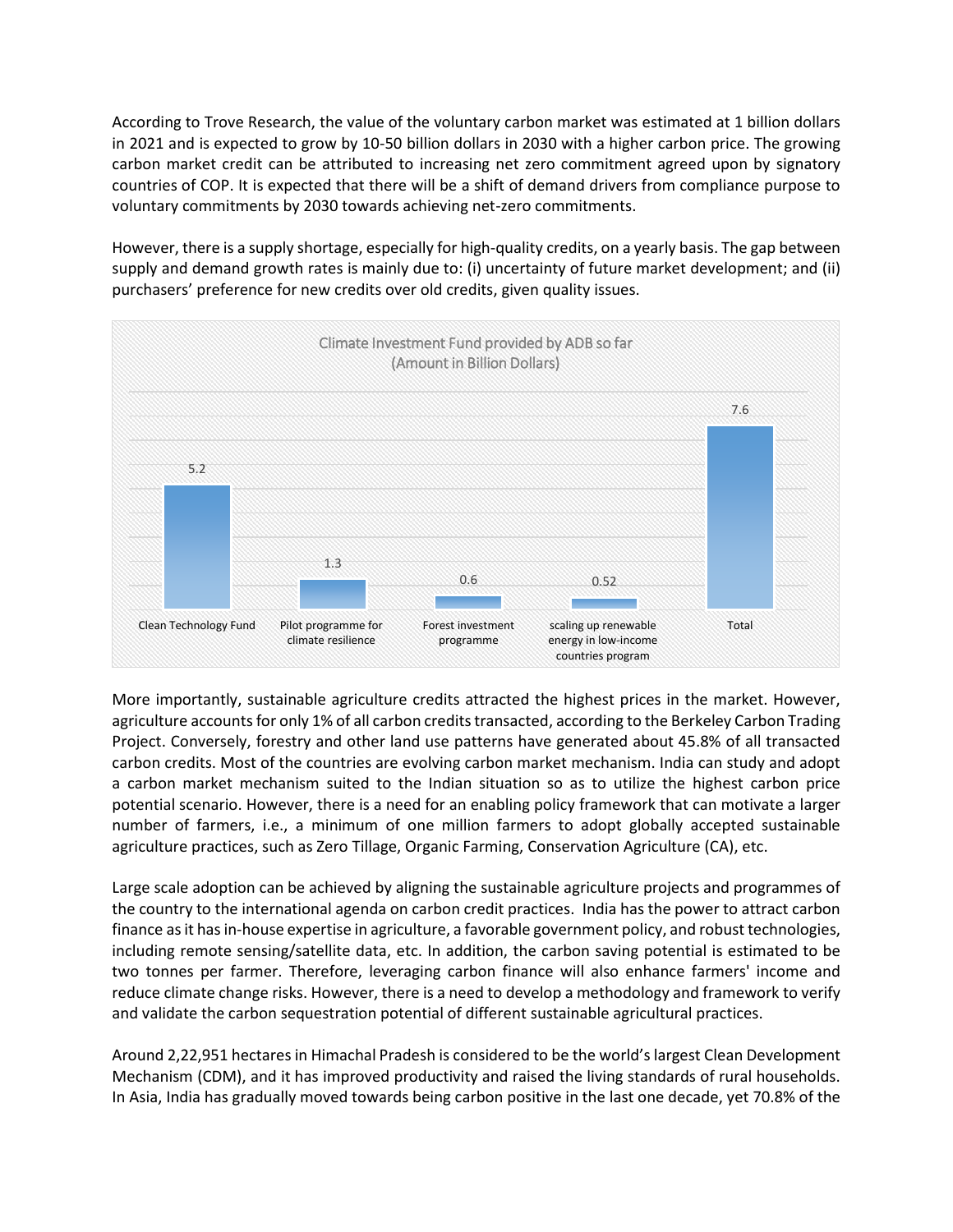CDM projects are implemented by China, and only then comes India (18.5%). It is mainly due to the existing knowledge gaps that don't support mainstreaming climate change adaptation and mitigation into the extension system, along with poor decision making, insufficient funds, etc.

Many international and national funding agencies are supporting adaptation and mitigation projects. For example, ADB has invested around 7.6 billion dollars as Climate Investment Funds which include Clean Technology Fund (5.2 billion dollars), Pilot programme for climate resilience (1.3 billion dollars), Forest investment programme (639 million dollars), and Scaling up renewable energy in low-income countries (524 million dollars). Similarly, in India, NABARD plays a major role in financing climate smart projects through Adaptation Fund (AF) and Green Climate Funds (GCF), to encourage stakeholders. Most of the funds are spent on agriculture, forestry, biodiversity, livelihood improvement, etc.

| No.            | Name of the Initiative                                                                          | <b>Budget allotted (in INR)</b>                                                        | <b>Impact</b>                                                                                                                                                                                                                                                                                                                                |
|----------------|-------------------------------------------------------------------------------------------------|----------------------------------------------------------------------------------------|----------------------------------------------------------------------------------------------------------------------------------------------------------------------------------------------------------------------------------------------------------------------------------------------------------------------------------------------|
| $\mathbf{1}$ . | <b>Tribal Development Fund</b><br>(2003 to 2004)                                                | Around INR 2378 crores were<br>sanctioned of which 1688 crores<br>have been disbursed. | of 835 projects were<br>A total<br>sanctioned in 29 states covering 0.5<br>million acres of land. A total of 27<br>million trees were planted. Around<br>5.64 lakh families were covered.<br>The carbon sequestration potential<br>of these initiatives were estimated<br>to be 56.8 million tons of $CO2$ per<br>year.                      |
| 2.             | Umbrella Programme on<br><b>Natural</b><br>Resource<br>Management (UPNRM)                       | Around INR 784 crores<br>sanctioned,<br>and<br>577<br>crores<br>disbursed.             | A total of 334 projects were<br>sanctioned in states, covering<br>around 0.5 million acres of land and<br>3.32 lakh families.                                                                                                                                                                                                                |
| 3.             | <b>Watershed Development</b>                                                                    | An amount of INR 2390 crores<br>has been sanctioned and 1902<br>crores were released.  | A total of 3401 watershed projects<br>covering an area of 23.4 lakh ha.                                                                                                                                                                                                                                                                      |
| 4.             | ProSoil: Soil Protection<br>Rehabilitation for<br>and<br>$(2019 -$<br>Security<br>Food<br>2023) | An amount of INR 82.71 crores<br>was sanctioned for the project.                       | A total of 1,53,000 hectares of<br>degraded soil rejuvenated under<br>project in the states of<br>this<br>Maharashtra and Madhya Pradesh;<br>households<br>13.900<br>have<br>and<br>benefited so far. There is also a<br>marked increase in yield by 28% in<br>rice, and considerable increase in<br>yield of pigeon pea and wheat<br>crops. |

#### **Table 1. NABARD's role in promoting sustainable agriculture**

Most of the funding support has been coming from both international donors and domestic funds, and there is a need for increasing private sector investment. Investment from an international funding agency and public sector, coupled with private sector investment, will help farmers to adopt internationally accepted good agricultural practices on a larger scale.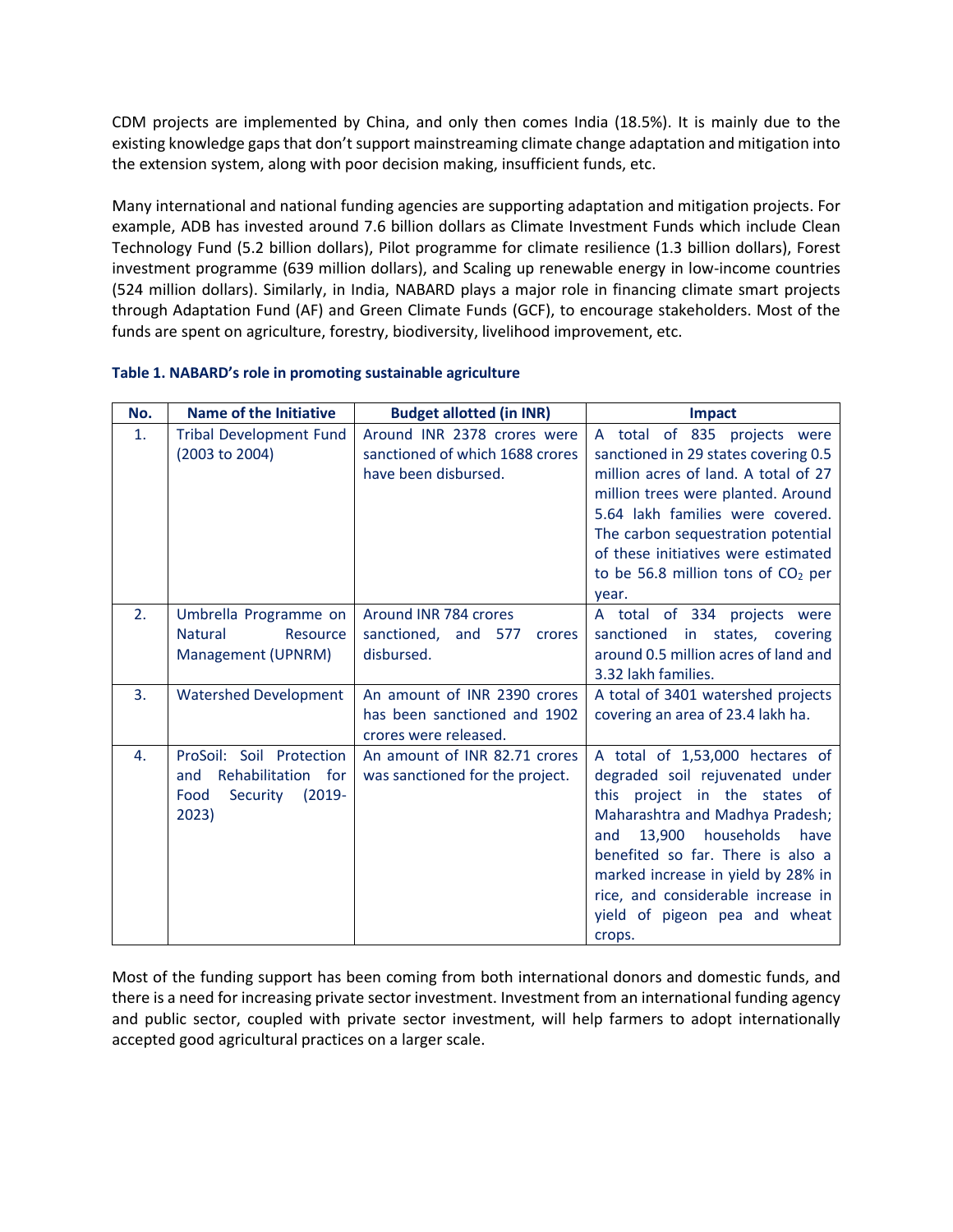# **SUSTAINABLE AGRICULTURAL PRACTICES FOR CARBON SEQUESTRATION**

Venkatachalam Anbumozhi, Director of Research Strategy and Innovation, Economic Research Institute for ASEAN and East Asia (ERIA), Indonesia; D.K. Benbi, National Prof., Soil Science, PAU-Ludhiana; Sudarshan Dutta, Lead Agronomist (India), Agoro Carbon Alliance; and Manish Anand, Fellow, Resource Efficiency and Governance Division, New Delhi, shared their experiences on sustainable agricultural practices on carbon sequestration.

Certain technologies and practices, such as Integrated Nutrient Management (INM), no-tillage, residue management and mulching, application of balanced fertilizer, use of cover crops, improved crops/varieties, crop rotation, use of legumes, use of organic manure, etc., are proven to improve soil organic carbon and reduce GHG emissions.

During the Webinar, Agoro Carbon Alliance, a Norway-based organization, said that it aims to improve soil carbon by adopting good agronomic practices, scaling them up with certification, and also providing funding support to good models on carbon sequestration. For example, the initiative of Agoro Carbon Alliance on Conservation Agricultural Practices (CAP) in Soybean, for 10 years in the USA, has resulted in reduced tillage with savings of USD 36,610 per year; added cover crops has helped in earning USD 18,150 dollars per year, and the CAPs in Soybean cultivation has further resulted in optimization of nitrogen worth USD 2730 dollar per year. In India, this organization is also developing a strategy and approach to implement some of the carbon sequestration practices, such as nutrient management (nutrient stewardship), water management (irrigation and products), residue management (tillage), new crop management (cover crops, rotation and intercropping). However, they are looking for a potential partner from academia, scientific organizations, private sector or NGOs for promoting the best practices. This shows that there is an enormous opportunity for stakeholders to make use of such opportunities and leverage carbon finance. The collaborative approach of carbon sequestration projects may generate multiple benefits in terms of improved carbon content, reduced GHG emission, enhanced yield and income.

| No. | <b>Base of differentiation</b>                               | Use of efficient Solar<br>PhotoVoltaic (SPV) pump<br>with micro-irrigation | <b>Use of energy</b><br>inefficient pump with<br>flood irrigation |
|-----|--------------------------------------------------------------|----------------------------------------------------------------------------|-------------------------------------------------------------------|
| 1.  | Water requirement in one hectare for<br>cultivation of wheat | $2328 \text{ m}^3$                                                         | 4750 $m3$                                                         |
| 2.  | Approximate cost of irrigation for<br>cultivation of wheat   | 63.89 dollars (USD)                                                        | 132 dollars                                                       |
| 3.  | Water requirement in one hectare for<br>cultivation of paddy | 5880 $m3$                                                                  | 12000 $m3$                                                        |
| 4.  | Approximate cost of irrigation for<br>cultivation of paddy   | 163.4 dollars                                                              | 338.8 dollars                                                     |

# **Table 2. A case of efficient Solar PhotoVoltaic (SPV) pump**

This case indicates that the adoption of efficient Solar PhotoVoltaic (SPV) pump with micro-irrigation can save water, labour cost of irrigation, etc. The use of solar power coupled with less water use leads to mitigation of  $CO<sub>2</sub>$  emission.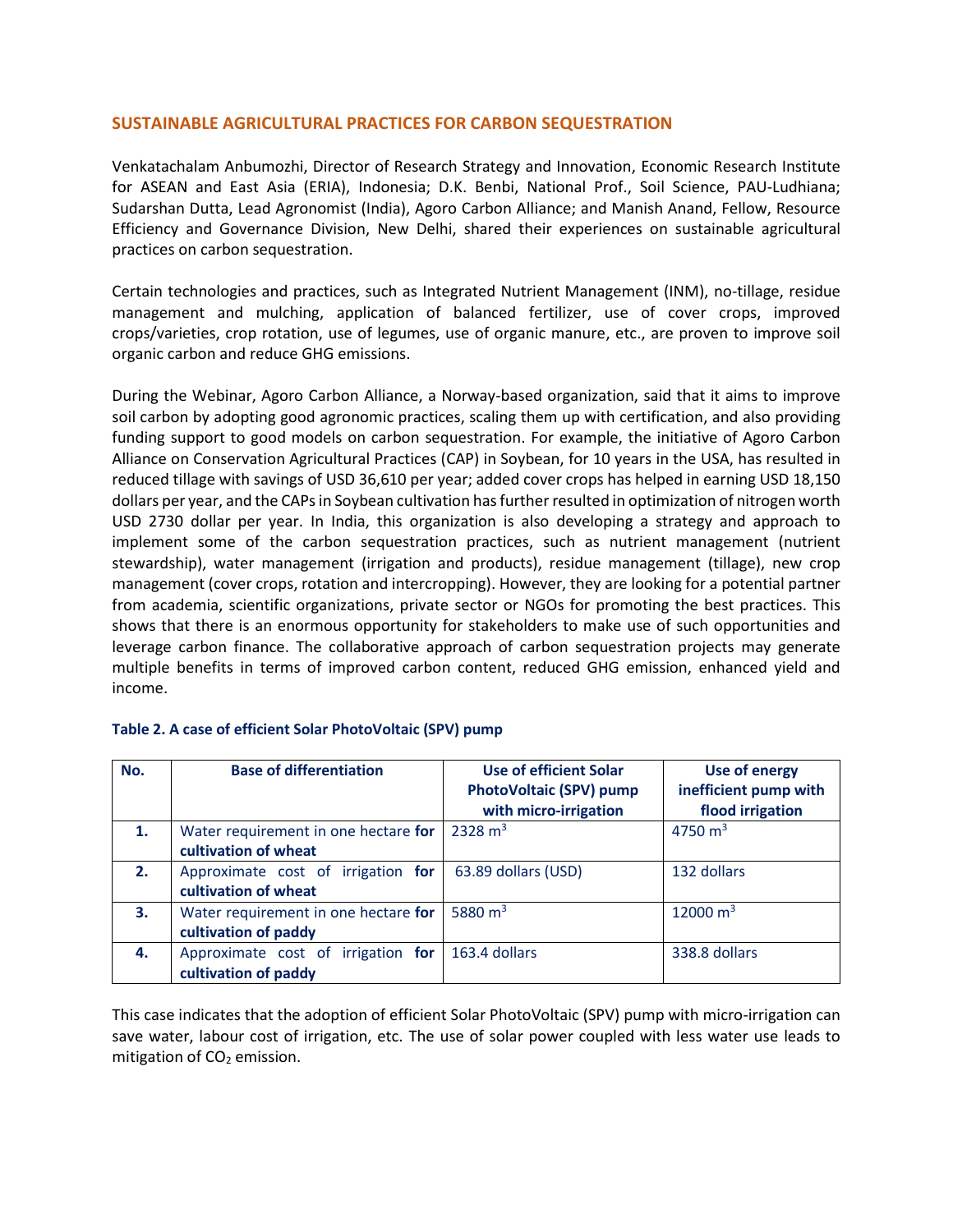# **ROLE OF PRIVATE SECTOR IN PROMOTING CARBON SEQUESTRATION PRACTICES IN INDIA**

Vijay Vardhan Vasireddy, General Manager, Operations, ITC – Social Investments has shared ITC's experiences with carbon sequestration activities and projects.

India Tobacco Company Limited (ITC) is implementing several climate smart agricultural projects and promoting carbon sequestration practices, such as Zero Tillage, Direct Seed Rice, Broad Bed Furrow etc., to improve the adaptation capacity of agriculture to climate change risks. Further, it has partnered with the Climate Change And Food Security (CCAFS) programme of the Consultative Group on International Agricultural Research (CGIAR) for promoting Climate Change Resilient Villages (CCRV). ITC undertakes a vulnerability assessment, develops adaptation tool kits, demonstrates practices and technologies to overcome the identified climate change risk through CCRV. Around 2732 villages in 46 districts across 16 states were covered, and ITC aims to cover an additional 3 million acres in 10,000 villages under CCRV by 2030.



In addition to this, many corporates are promoting good agricultural practices under Corporate Social Responsibility (CSR). However, there is a lack of framework and mechanism to measure and assess the carbon sequestration and GHG emission reduction potential and also most of them are not involved in carbon trading to pass on the benefits to farmers.

Therefore, linking their good agricultural practices promoted under CSR with the carbon market mechanism will encourage a larger number of farmers to adopt and attain co-benefits.

#### **Contribution of an entrepreneur towards an innovative carbon sequestration technique**

Chandrashekhar Haribhau Bhadsavle, Founder Member & Managing Trustee of Saguna Rural Foundation, Maharashtra, shared his experience in promoting the Saguna Rice Technique (SRT). He is an Innovative Farmer and had evolved an innovative model, i.e., Saguna Rice Technique (SRT), which is a zero-till, Conservation Agriculture (CA) method. He has been practicing SRT for a long period very successfully in his effort to adapt paddy to climate change risks, and to enhance soil organic carbon as well as reduce GHG emissions. Upon seeing the success of this model, the World Bank-funded Project on Climate Resilient Agriculture (PoCRA), is promoting SRT and more than 5000 farmersin Maharashtra have adopted SRT. Such innovative models/approaches have to be identified, documented, and disseminated for large scale adoption.